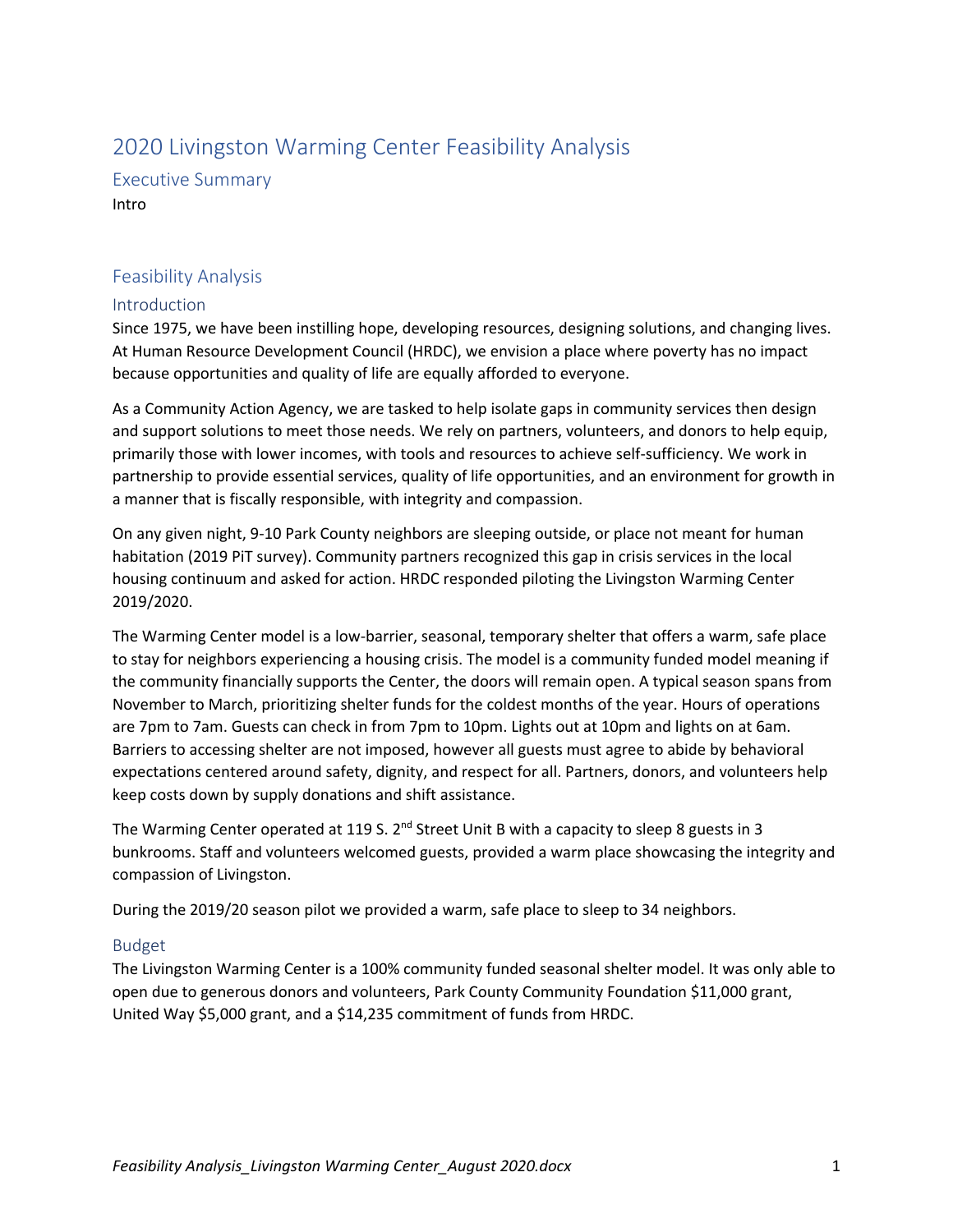| Livingston<br><b>Warming Center Pilot</b> |                                     |                    |                                     |               |  |  |  |
|-------------------------------------------|-------------------------------------|--------------------|-------------------------------------|---------------|--|--|--|
| <b>Operating Budget</b>                   |                                     |                    |                                     |               |  |  |  |
| for 2019/2020                             |                                     |                    |                                     |               |  |  |  |
| <b>Budget to Actual</b>                   |                                     |                    |                                     |               |  |  |  |
|                                           |                                     | <b>Budget</b>      |                                     | <b>Actual</b> |  |  |  |
| <b>REVENUES</b>                           |                                     | 7/1/2019-6/30/2020 |                                     | <b>Jun-20</b> |  |  |  |
|                                           |                                     |                    |                                     |               |  |  |  |
| Donations                                 | \$                                  | 49,000.00          | \$                                  | 41,959.27     |  |  |  |
| Fundraiser                                | $\overline{\boldsymbol{\zeta}}$     | 5,000.00           | $\overline{\boldsymbol{\zeta}}$     | 257.00        |  |  |  |
| United Way                                | \$                                  | 5,000.00           | \$                                  | 5,000.00      |  |  |  |
| <b>PCCF</b>                               | \$                                  | 11,000.00          | \$                                  | 11,000.00     |  |  |  |
| <b>HRDC</b>                               | $\overline{\boldsymbol{\zeta}}$     | 20,000.00          | $\overline{\mathsf{S}}$             | 14,234.55     |  |  |  |
| <b>TOTAL</b>                              | \$                                  | 90,000.00          | \$                                  | 72,450.82     |  |  |  |
|                                           |                                     |                    |                                     |               |  |  |  |
| <b>EXPENSES</b>                           |                                     |                    |                                     |               |  |  |  |
| <b>Salaries</b>                           | \$                                  | 54,106.78          | \$                                  | 41,195.47     |  |  |  |
| <b>Fringe Benefits</b>                    | $\overline{\boldsymbol{\zeta}}$     | 7,025.77           | $\overline{\xi}$                    | 6,112.86      |  |  |  |
| Utilities                                 | \$                                  | 6,300.00           | $\overline{\xi}$                    | 939.90        |  |  |  |
| Insurance                                 | $\overline{\boldsymbol{\varsigma}}$ | 2,000.00           | $\overline{\boldsymbol{\xi}}$       | 557.55        |  |  |  |
| Rent/Repairs                              | $\overline{\mathsf{S}}$             | 7,260.00           | $\overline{\mathsf{S}}$             | 10,410.03     |  |  |  |
| <b>Fundaising Expense</b>                 | $\overline{\boldsymbol{\zeta}}$     | 500.00             | $\overline{\boldsymbol{\varsigma}}$ | 309.97        |  |  |  |
| Outreach                                  | \$                                  | 500.00             | \$                                  | 144.00        |  |  |  |
| Space/Communication                       | $\overline{\mathsf{S}}$             | 599.99             | \$                                  | 1,384.05      |  |  |  |
| Supplies/Equipment/Misc.                  | $\overline{\mathsf{S}}$             | 3,000.00           | \$                                  | 2,073.35      |  |  |  |
| <b>Travel</b>                             | $\overline{\mathsf{S}}$             |                    | $\overline{\mathsf{S}}$             | 1,468.87      |  |  |  |
| Legal                                     | $\overline{\xi}$                    | 200.00             | $\overline{\xi}$                    |               |  |  |  |
| Recognition                               | $\overline{\boldsymbol{\xi}}$       | 534.72             | $\overline{\xi}$                    |               |  |  |  |
| Allocation                                | \$                                  | 7,972.75           | \$                                  | 7,854.77      |  |  |  |
| <b>TOTAL</b>                              | \$                                  | 90,000.00          | \$                                  | 72,450.82     |  |  |  |
|                                           |                                     |                    |                                     |               |  |  |  |
| <b>Balance</b>                            | \$                                  | $(0.00)$ \$        |                                     |               |  |  |  |

The total cost of the pilot includes opening for 4 of the coldest days in October and closing 2 weeks early due to COVID-19.

To save on staffing costs, for the 4 evenings that no guests had checked in by 10pm, the shelter closed.

### **Outcomes**

34 Neighbors found a place of dignity, respect, and integrity to stay safe from the cold Montana weather this winter thanks to generous community partners and donors.

HRDC strives to make homelessness rare, brief, and one-time. Although the primary goal of the Warming Center is to provide a resource so our neighbors without a home at this time would not die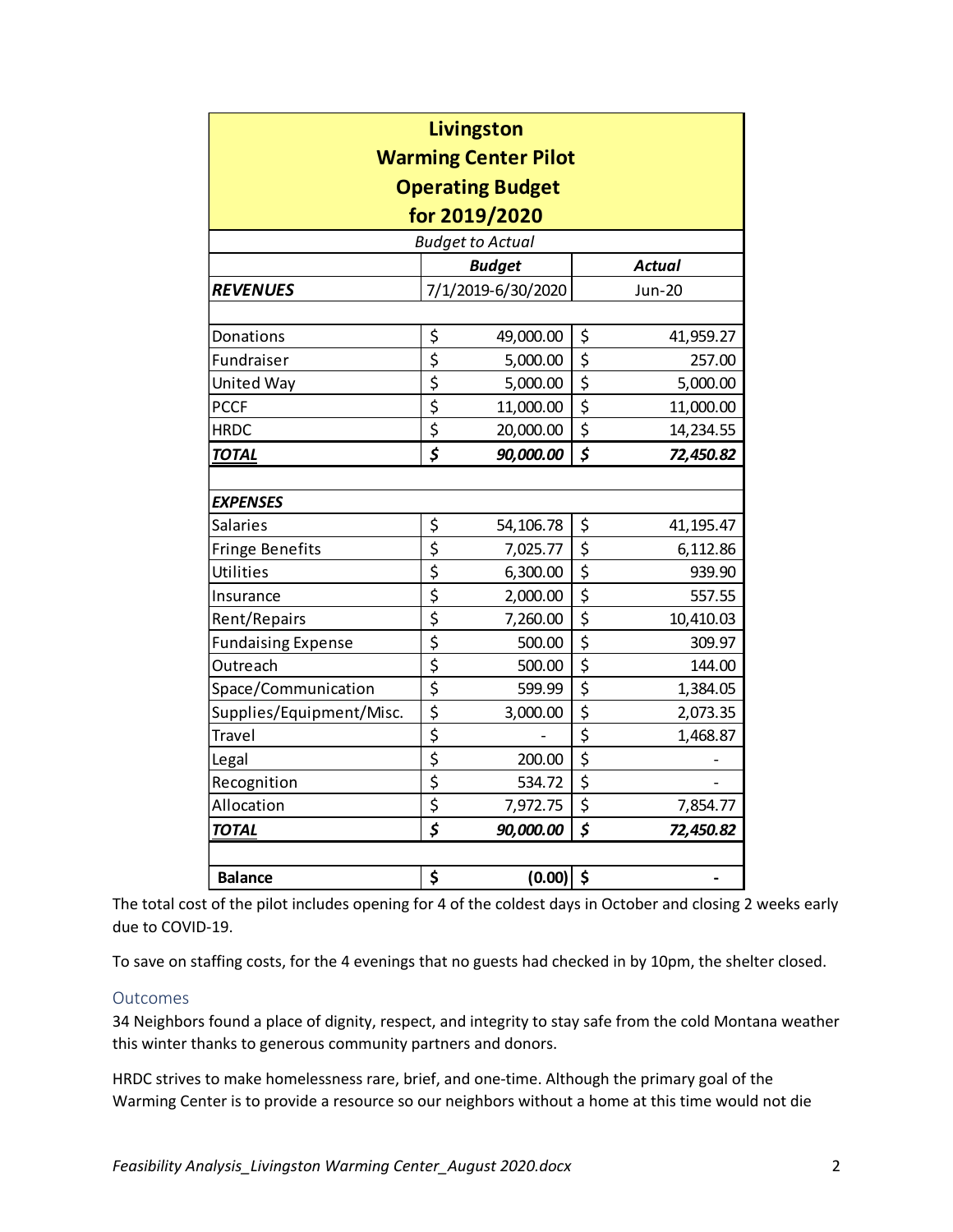outside due to cold weather, we were also able to connect 9 neighbors with housing counseling and an additional 4 guest achieved housing stability without housing counseling.

Staff at the Warming Center were able to help connect a vet to resources so he could return to his hometown, three guests were able to connect with transitional housing associated with behavioral health, a youth was able to enroll in HRDC's Blueprint Youth Transitional home, a young man was able to achieve housing with roommates, another guest was on the Housing Choice Voucher (Section 8) waitlist and was able to utilize her voucher to move into a home, and another guest was connected with friends that could help out with temporary housing.

*This pilot season, a young man started to access shelter after a loss of familial relationships. He had simultaneously lost his employment, spent two weeks in jail and experienced homeless for the first time. That is a lot of huge life events happening all at once and would be overwhelming for anyone. The staff at the Warming Center were able to offer shelter, food, resource navigation, and a listening ear. After a long day of searching for jobs and housing, the young man was excited to tell staff about his progress and success. After listening, the staff on duty said, "I am proud of you". We learned those simple words were not something this young man grew up hearing. That moment was a turning point, it filled him with self-worth and he grew more confident that this phase of his life would soon be over. He only used shelter for a few short weeks, found gainful employment, and obtained a home. This young man did everything on his own with only the guided support of shelter staff. He would like to return someday to either volunteer or help staff the warming center so he too can lend a listening ear to someone else.* 

| Table: Livingston Wanning Center 2019/20 Season Stats Summary<br>Total Guests this Season: | 34       | Women Guests:       | 14      |
|--------------------------------------------------------------------------------------------|----------|---------------------|---------|
| Average Guests per Night:                                                                  | 2        | Number of Veterans: | 2       |
| March Average guests per Night:                                                            | 4        | Season High:        | 6       |
| Families:                                                                                  | 1        | Nights in Season:   | 144     |
| Closed due to no guests:                                                                   | 7        | Beds nights:        | 321     |
| Season Cost:                                                                               | \$72,451 | Cost per person:    | \$2,131 |
| Cost per stay:                                                                             | \$226    | Cost per night:     | \$503   |

### Table: Livingston Warming Center 2019/20 Season Stats Summary

Although most nights guests went to bed early, there were evenings that were social and supportive. Guests could enjoy a movie, crafting and puzzles with staff and volunteers, and enjoy a nutritious Meals on Wheels meal.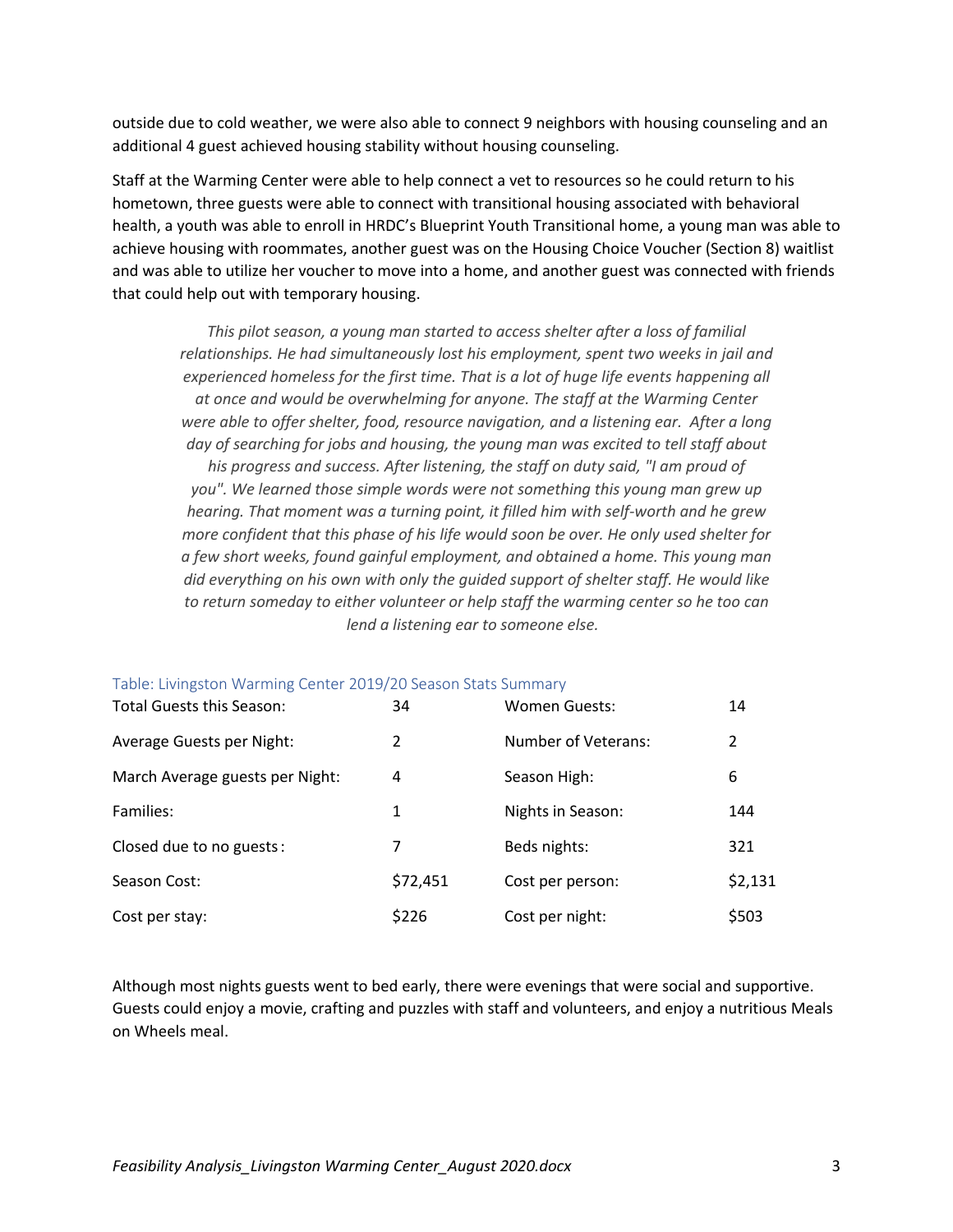Many community partners and volunteers donated linens, cleaning supplies, socks, food, furniture, movies, books, games and puzzles, and their time to help take care of our neighbors. This was detrimental to keeping costs low.

The Warming Center was an opportunity for the many generous community member and community partners to engage in a project together, a true example of a community that bands together to take care of their neighbors. Below is a short list of examples of this community effort:

- Meals on Wheels provided meals.
- Michael McCormick and Food Resource Center food, supplies.
- Livingston Health and First Interstate Bank– both hosted a quarter drives so we could wash linens.
- Supply drive held at Town and Country.
- Various community members dropped off cleaning supplies, puzzles, movies, and basic hygiene supplies.

## Challenges

Piloting a seasonal emergency shelter did not come without its challenges. Community education, raising funds to keep the doors open and lights on, lack of work force available, and a global pandemic were all hurdles to overcome for the 19/20 pilot.

Education of what a seasonal shelter is and who the people of Park County that would utilize were came with stigma and misunderstanding. However, the surrounding businesses and attendees of the informational townhalls were supportive, understanding, and genuinely concerned about their fellow community members. The Warming Center pilot was well received as an essential service. Education in the form of outreach and engagement regarding the monetary needs to run a seasonal shelter was challenge, primarily due to lack of staff and as a pilot, lack of data to report.

We struggled to meet staffing needs at the Livingston Warming Center throughout the season, consistently short 1.5 FTEs. There was lack of qualified applicants in the candidate pool. Challenges primarily being the overnight hours and seasonality. Hourly wages for regular employees were set \$17.

A large part of fundraising is community education and outreach which takes time. For the pilot season, we focused on operations and community outreach. Our fundraising and donations goal was \$54,000 and came up \$12,000 short. A community member had spent many organizing a fundraiser on behalf of the Livingston Warming Center that was scheduled in March but was postponed indefinitely due to COVID-19.

COVID-19 caused us to close two weeks prior than expected. Due to CDC guidelines on congregate living arrangements, our Warming Center Advisory Committee determined that at that time, we were no longer able to provide a warm, safe place.

## Projected Need

According to the 2019 PiT survey, on any given night, 9-10 of our neighbors are experiencing homelessness. These numbers include residents of Park County who were staying at the Bozeman Warming Center, Aspen, we were able to locate in cars, outside, or other place not meant for human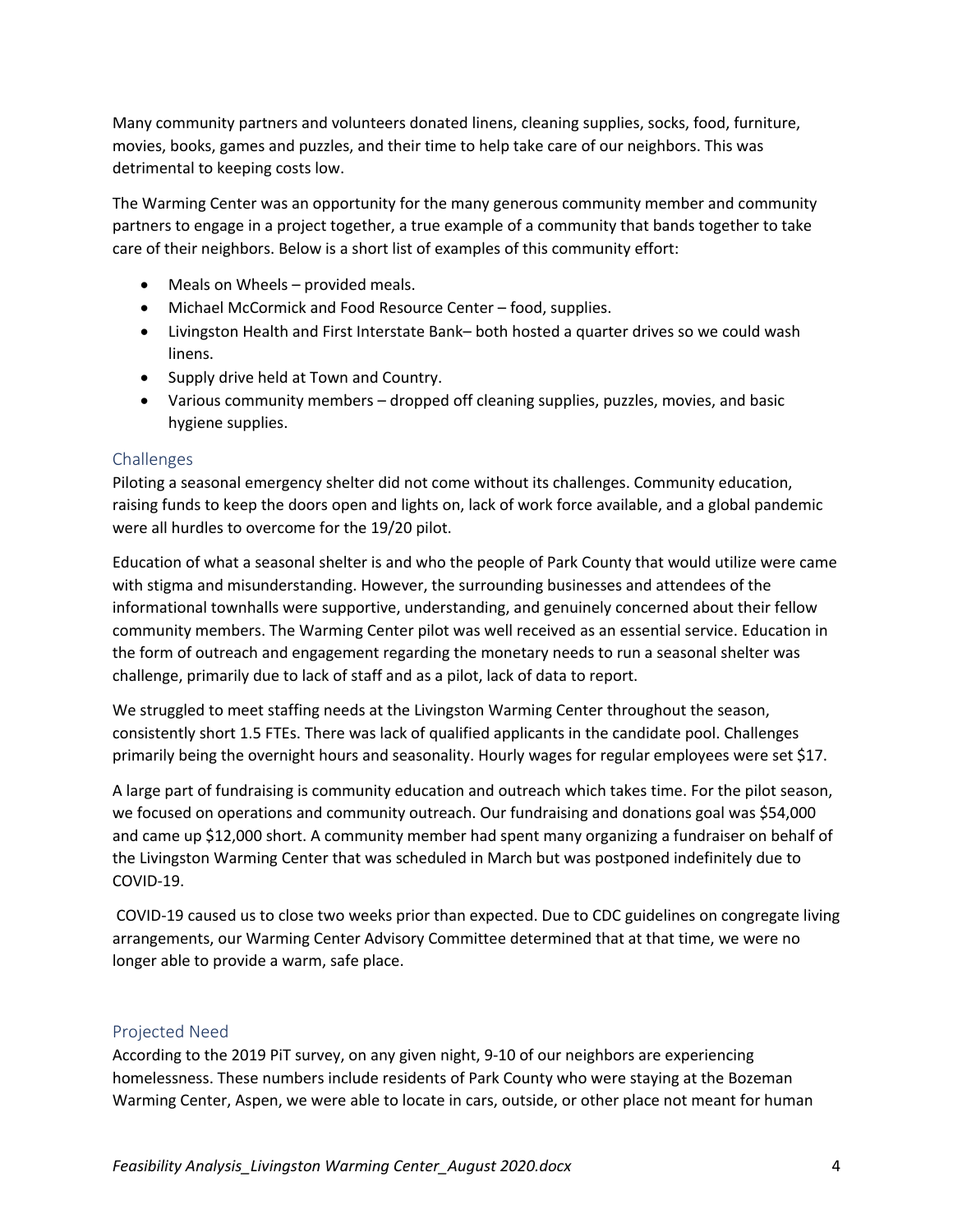habitation. This number does not include those "doubling up" or "coach surfing". National, statewide, and local trends tell us that of those experiencing homelessness, around 50% will access emergency shelter. Based on this collective information, we expect that 5 neighbors per evening would utilize the Warming Center if it were available.

The number of clients funded for Rental Assistance for Housing Stabilization to exit homelessness has grown 23% annually in recent years. Mirroring that need, we project to see an increase of 20% of those accessing shelter. If emergency shelter were available for the 20/21 Season, we'd expect to serve 41 neighbors.

### Recommendations/Solutions

HRDC has prepared an overview of three different community responses for moving forward:

- 1. No action
- 2. Hotel/motel vouchers
- 3. Warming Center model

#### *Option 1: No action*

The risks and impacts of no action are explored in the first option for Park County.

If action is not taken, while there would not be an operational budget for a program, there would still be costs to the community.

Park County has residents experiencing homelessness and the risks of health complications and death of our residents is a cost to consider. Without shelter, especially in the wintertime, their lives are at risk. In 2008, a man utilizing a U-Haul as his shelter died due to exposure to the severe cold in Bozeman. This prompted the opening of the areas first ever shelter.

For those that have daytime work schedules but happen to be without a home, shelter provides a contact point for service engagement when they otherwise would not have the opportunity to engage unless they took time off work. Service engagement is essential to making homelessness rare, brief, and one-time.

The 2018/19 Bozeman Warming Center data showed that 20% of their guests were of a "transient" population, they were new to or did not live in Gallatin County. 80% of those guests were from Park County. In the winter, without shelter, families were driving the pass at night just to access a warm, safe, place to sleep at the nearest shelter. They then returned early in the morning to go to work and/or to get their kids to school. Residents traveling to another community with winter weather is a risk.

In partnership with Montana Healthcare Foundation, HRDC released a research study in 2017, *Assessing Community Costs of Chronic Homelessness in the Gallatin Valley*, which concluded that "our community spends \$28,305 annually per homeless 'super user' with many of these costs unreimbursed or paid with taxpayer dollars." The costs analyzed in this study incorporated costs from law enforcement agencies, social service providers, and health care providers. Chronic homelessness is defined as a resident experiencing homelessness for over a year and has a diagnosed disabling condition. The study also concluded that there was a 73% reduction in healthcare costs alone once residents were in a home. Although those experiencing chronic homelessness is a smaller demographic, 3 of our guests in the pilot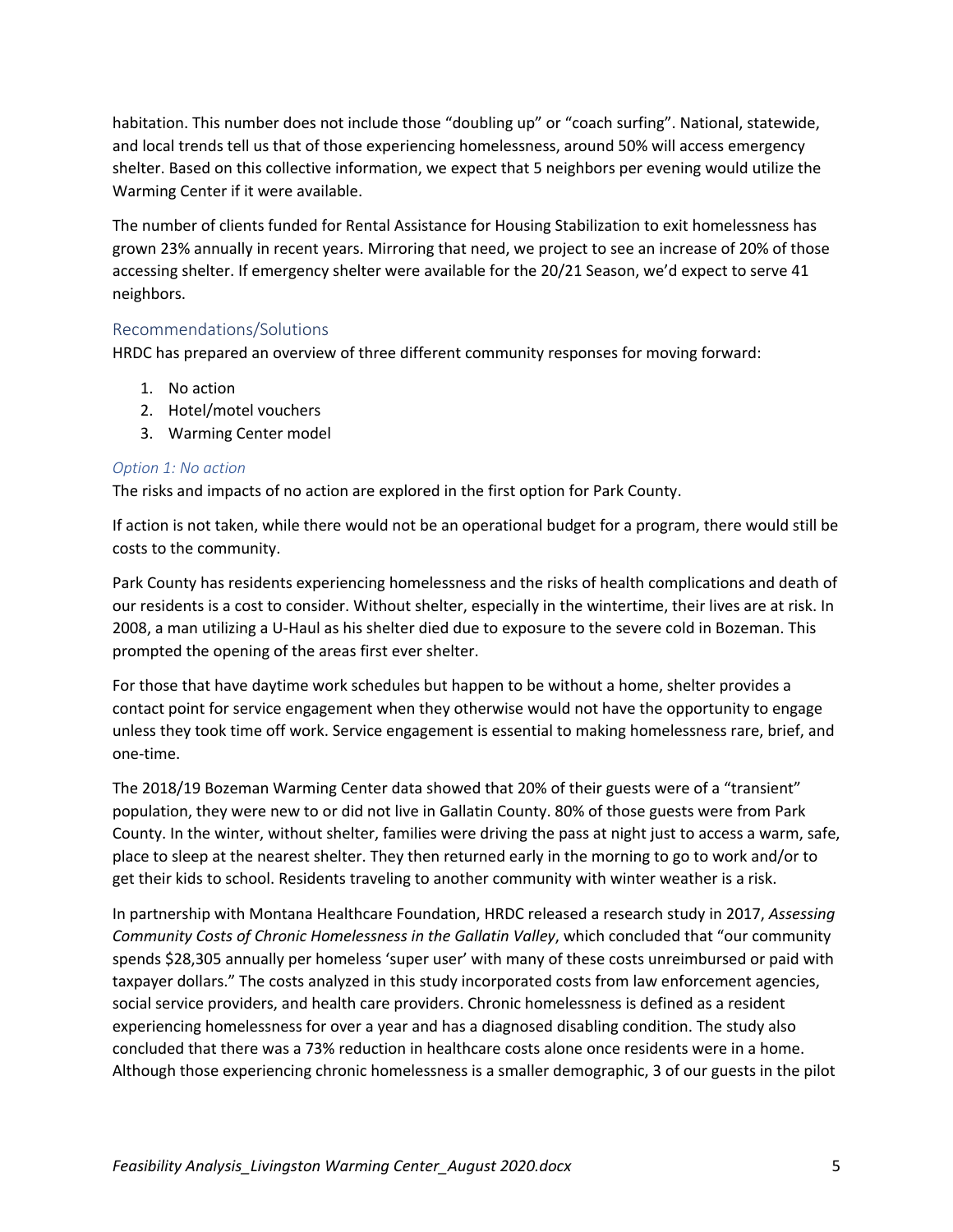season were experiencing chronic homelessness and 1 was able to obtain housing with the assistance of HRDC.

There is a cost to homelessness in our community if no action is taken.

## *Option 2: Hotel/motel vouchers*

Prior to the Warming Center pilot, the only option for shelter was hotel/motel vouchers. The local churches pooled money and donated to local law enforcement to help provide a nightly shelter for those that needed. Law enforcement reported the vouchers they were able to provide were insufficient of the need as they ran out of funds to offer this service quickly.

With a low number of guests last season, operationally, each stay cost \$226. Utilizing a state rate of \$96, hotel/motel vouchers may be a cost-effective option.

Below is the operational budget for hotel/motel vouchers based on 5 guests per evening, for a season of November 01, 2020 to March 31, 2021, utilizing a state rate of \$96/night. It incorporates the estimated administrative time to coordinate and connect guests with this service.

| Livingston<br><b>Hotel/Motel Vouchers</b> |                                 |                    |  |  |  |
|-------------------------------------------|---------------------------------|--------------------|--|--|--|
| <b>Operating Budget</b><br>for 2020/2021  |                                 |                    |  |  |  |
|                                           |                                 |                    |  |  |  |
|                                           |                                 | <b>Budget</b>      |  |  |  |
| <b>REVENUES</b>                           |                                 | 7/1/2020-6/30/2021 |  |  |  |
|                                           |                                 |                    |  |  |  |
| Donations                                 | \$                              | 67,093.11          |  |  |  |
| Fundraiser                                | $\overline{\boldsymbol{\zeta}}$ | 10,000.00          |  |  |  |
| United Way                                | \$                              |                    |  |  |  |
| <b>PCCF</b>                               | $rac{5}{5}$                     |                    |  |  |  |
| <b>HRDC</b>                               |                                 |                    |  |  |  |
| <b>TOTAL</b>                              | \$                              | 77,093.11          |  |  |  |
| <b>EXPENSES</b>                           |                                 |                    |  |  |  |
| <b>Salaries</b>                           | <u>\$</u>                       | 2,852.72           |  |  |  |
| <b>Fringe Benefits</b>                    |                                 | 622.28             |  |  |  |
| Hotel/Motel Vouchers                      | $rac{5}{5}$                     | 72,480.00          |  |  |  |
| Outreach                                  | \$                              | 500.00             |  |  |  |
| <b>Fundraising expense</b>                | $\overline{\boldsymbol{\zeta}}$ | 500.00             |  |  |  |
| Space/Communication                       | \$                              | 138.12             |  |  |  |
| <b>TOTAL</b>                              | \$                              | 77,093.11          |  |  |  |
|                                           |                                 |                    |  |  |  |
| <b>Balance</b>                            | \$                              | (0.00)             |  |  |  |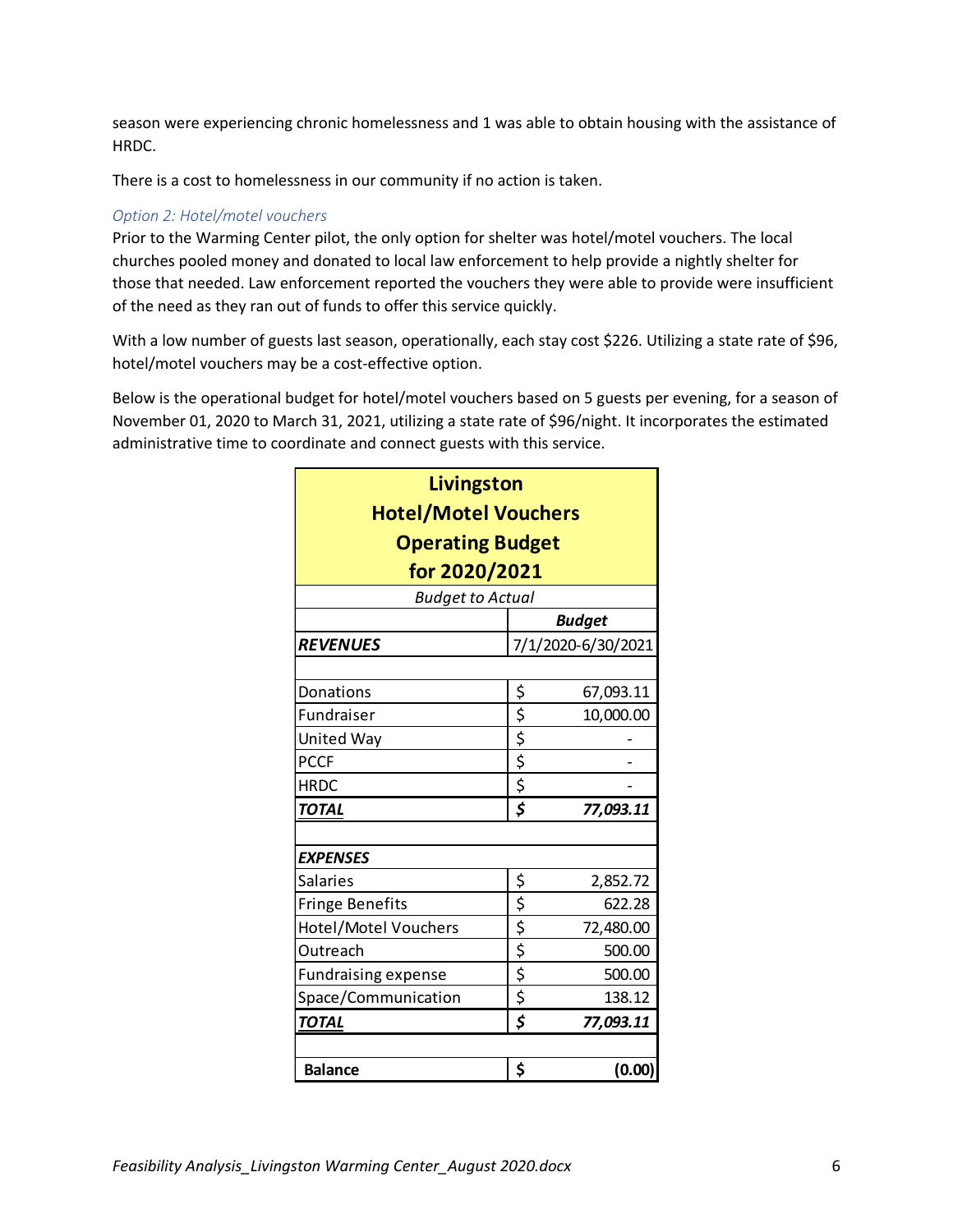The costs per night would be \$511 and cost per stay, including administrative time, would be \$102 per stay.

The Warming Center model opens shelter at 7pm and closes at 7am, however, guests are not only experiencing homelessness in the evening. The hotel/motel voucher option would allow for 24-hour access to a shelter.

With CDC COVID recommendations on congregate living, sheltering in hotels/motels would provide adequate social distancing and shelter in place measures for families and individuals.

The foreseen challenges for this option are the ability to raise adequate funds for hotel/motel vouchers, finding adequate hotel partners willing to work with the program, limitations of vouchers, and less housing staff engagement.

Community partners and donors have expressed concern over hotel/motel vouchers. Due to this feedback, we believe fundraising for hotel/motel vouchers would be a significant hurdle and are uncertain if there would be enough community support to fund this service delivery option.

HRDC helps provide medically necessary hotels and through the pandemic, have tried to offer shelter in place options in hotels. Hotels have denied rooms to HRDC for these efforts. We believe that we would be able to work with a local hotel to provide a block of 5 rooms throughout the season. This means that regardless of how many people utilize the room, the cost per evening would still be \$511.

This model limits availability to 5 vouchers per evening. Limitation and prioritization of vouchers would be put in place and may limit those that are able to access.

Without staff onsite, there would be a loss in housing engagement. HRDC has been able to show that partnering housing staff and navigators with homeless services, guests engage in housing services 80% more than without. The more engagement the more quickly guests can move out of a housing crisis and into permanent, stable housing.

### *Option 3: Season Shelter*

A seasonal shelter could meet the projected need of the those experiencing homelessness that would access shelter during the coldest months of the year in Park County.

The Warming Center model has the largest operations budget and the highest cost option. The proposed budget would offer a safe, warm place for up to 8 guests per evening (includes CDC recommendations for COVID-19 spacing).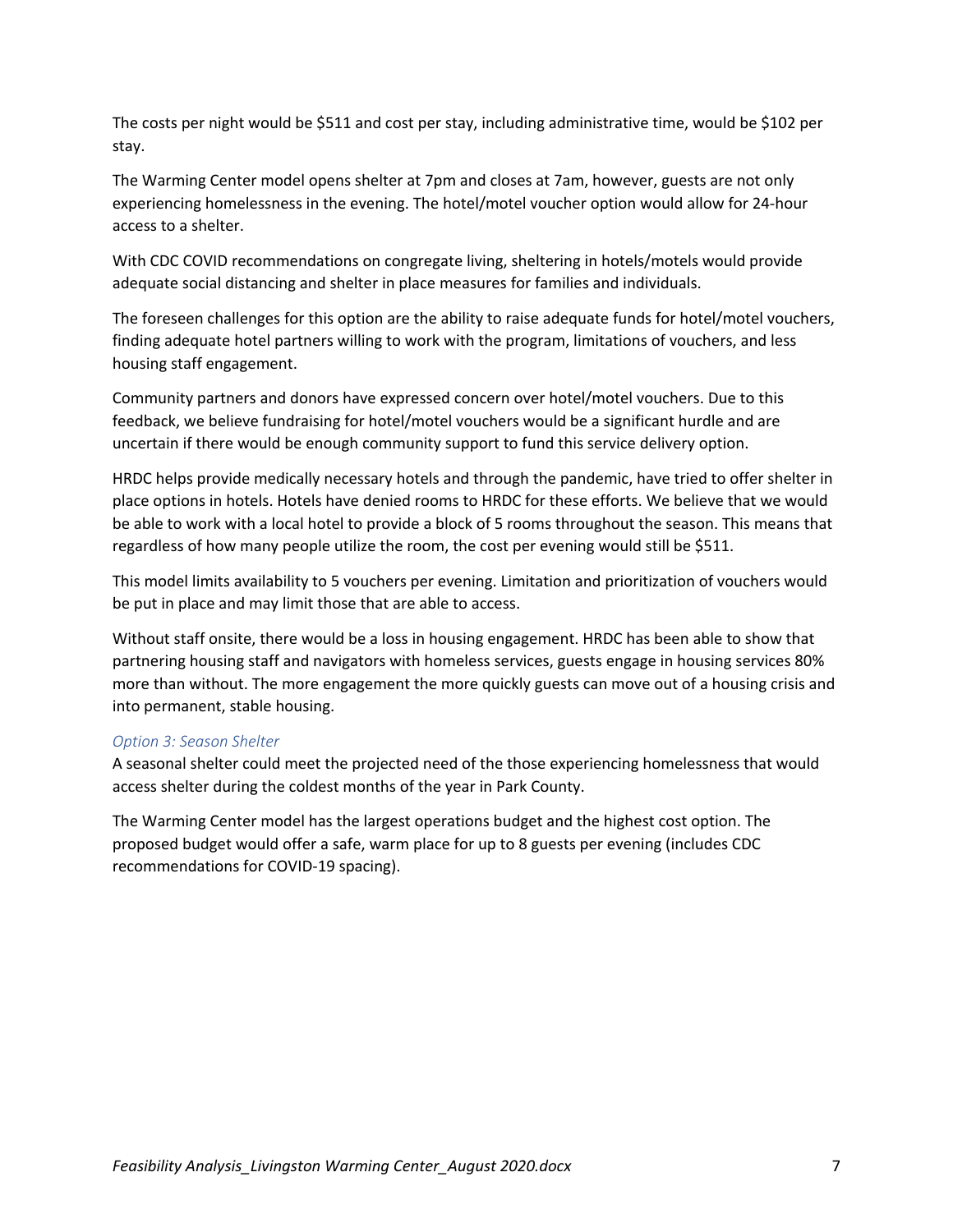| Livingston                                                          |                                                                                                                 |            |  |  |  |                 |  |                    |
|---------------------------------------------------------------------|-----------------------------------------------------------------------------------------------------------------|------------|--|--|--|-----------------|--|--------------------|
| <b>Warming Center</b>                                               |                                                                                                                 |            |  |  |  |                 |  |                    |
| <b>Operating Budget</b><br>for 2020/2021<br><b>Budget to Actual</b> |                                                                                                                 |            |  |  |  |                 |  |                    |
|                                                                     |                                                                                                                 |            |  |  |  |                 |  | <b>Budget</b>      |
|                                                                     |                                                                                                                 |            |  |  |  | <b>REVENUES</b> |  | 7/1/2020-6/30/2021 |
|                                                                     |                                                                                                                 |            |  |  |  |                 |  |                    |
| Donations                                                           |                                                                                                                 | 75,000.00  |  |  |  |                 |  |                    |
| Foundations                                                         |                                                                                                                 |            |  |  |  |                 |  |                    |
| City of Livingston                                                  | $\frac{1}{2}$ $\frac{1}{2}$ $\frac{1}{2}$ $\frac{1}{2}$ $\frac{1}{2}$ $\frac{1}{2}$ $\frac{1}{2}$ $\frac{1}{2}$ |            |  |  |  |                 |  |                    |
| Fundraiser                                                          |                                                                                                                 | 9,000.00   |  |  |  |                 |  |                    |
| United Way                                                          |                                                                                                                 |            |  |  |  |                 |  |                    |
| <b>PCCF</b>                                                         |                                                                                                                 |            |  |  |  |                 |  |                    |
| <b>HRDC</b>                                                         |                                                                                                                 | 18,650.29  |  |  |  |                 |  |                    |
| <b>TOTAL</b>                                                        | $\overline{\boldsymbol{\zeta}}$                                                                                 | 102,650.29 |  |  |  |                 |  |                    |
|                                                                     |                                                                                                                 |            |  |  |  |                 |  |                    |
| <b>EXPENSES</b>                                                     |                                                                                                                 |            |  |  |  |                 |  |                    |
| <b>Salaries</b>                                                     |                                                                                                                 | 66,472.24  |  |  |  |                 |  |                    |
| <b>Fringe Benefits</b>                                              |                                                                                                                 | 9,504.86   |  |  |  |                 |  |                    |
| Utilities                                                           |                                                                                                                 | 2,000.00   |  |  |  |                 |  |                    |
| Insurance                                                           |                                                                                                                 | 1,000.00   |  |  |  |                 |  |                    |
| Rent/Repairs                                                        |                                                                                                                 | 7,260.00   |  |  |  |                 |  |                    |
| <b>Fundaising Expense</b>                                           |                                                                                                                 | 500.00     |  |  |  |                 |  |                    |
| Outreach                                                            |                                                                                                                 | 500.00     |  |  |  |                 |  |                    |
| Space/Communication                                                 |                                                                                                                 | 931.46     |  |  |  |                 |  |                    |
| Supplies/Equipment/Misc.                                            |                                                                                                                 | 2,000.00   |  |  |  |                 |  |                    |
| Travel                                                              |                                                                                                                 |            |  |  |  |                 |  |                    |
| Legal                                                               |                                                                                                                 | 200.00     |  |  |  |                 |  |                    |
| Recognition                                                         |                                                                                                                 | 500.00     |  |  |  |                 |  |                    |
| Allocation                                                          |                                                                                                                 | 11,781.72  |  |  |  |                 |  |                    |
| TOTAL                                                               | $\overline{\boldsymbol{\zeta}}$                                                                                 | 102,650.29 |  |  |  |                 |  |                    |
|                                                                     |                                                                                                                 |            |  |  |  |                 |  |                    |
| <b>Balance</b>                                                      | \$                                                                                                              | 0.00       |  |  |  |                 |  |                    |

This model would be more flexible in how many people we serve on any given evening. This would cost \$680 per evening and with the projected average of 5 guests per evening, would cost an approximate \$136 per stay.

Although this option is the costliest, we believe this effort is most likely to garnish community support due to staff engagement, volunteer engagement, community engagement, and incorporated housing service connection.